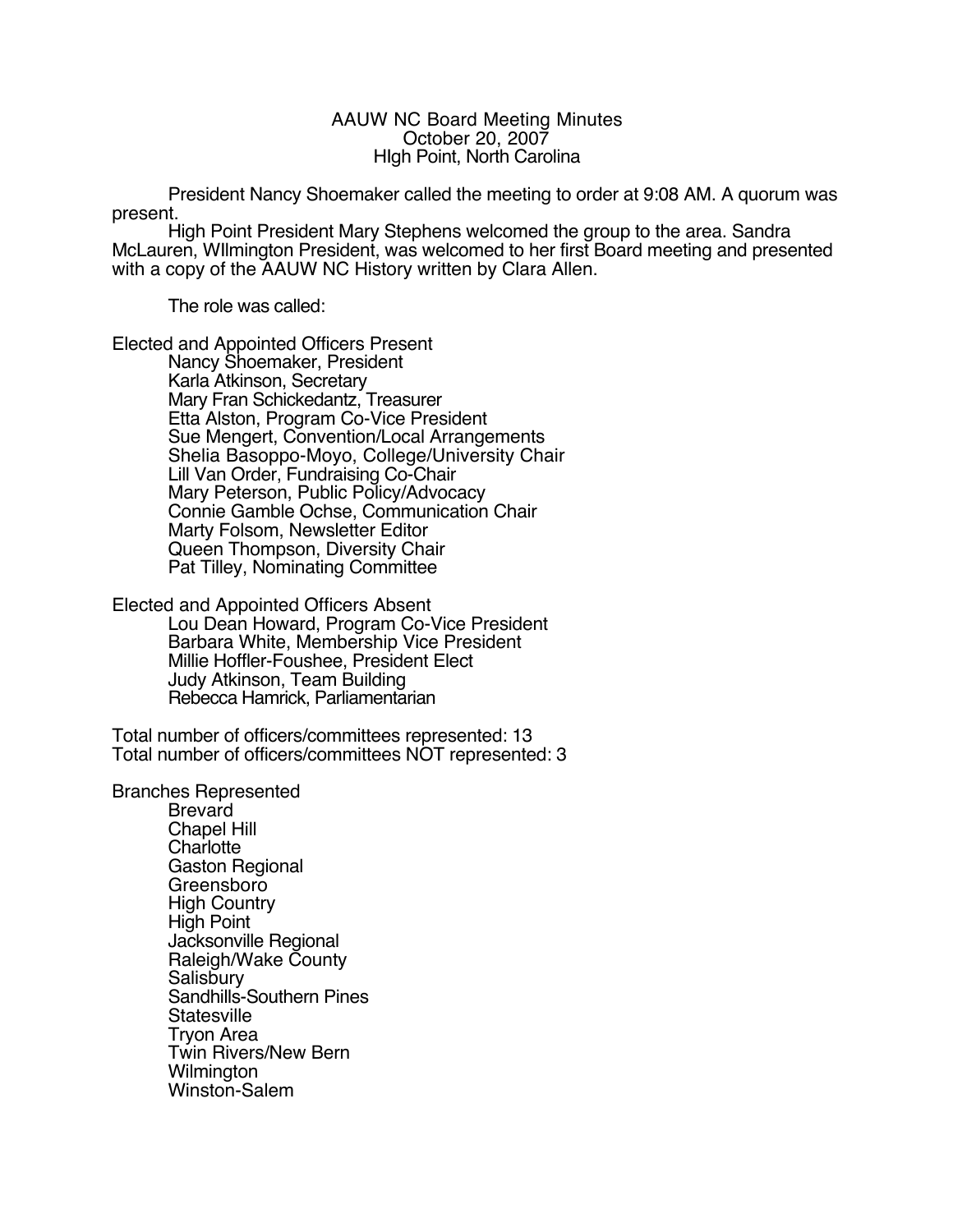Branches Not Represented Today and at Least Last Two Board Meetings\* Asheville, Bryson City, Cherokee County, Eden and Hendersonville \* These branches are not counted in the quorum.

Total number of branches represented: 16 Total number of branches NOT represented: 5 Total number of branches NOT included in final count: 5 Total number of branches included in final count: 16

A reading committee was appointed to review and approve the minutes of this meeting: Etta Alston, Lill Van Order and Kay White.

Nancy reviewed the Meeting Rules. A motion to adopt the Meeting Rules as presented was offered, seconded and approved.

Nancy reviewed the agenda. Two items were added: public policy updates and discussion of the basket raffle at convention. A motion to approve the agenda as amended was offered, seconded and approved.

A motion to approve the minutes of the last Board meeting on July 14, 2007 in Gaston, NC was offered, seconded and approved.

Treasurer's Report

Mary Fran Schickedantz presented the treasurer's report, noting that AAUW NC has received the \$900 grant money for the Action for Children project entitled "Tools for Equity." The mini-grant to Sandhills has been noted in the report as an expense. She noted that we still need 105 members to meet the projected revenue from membership dues. She indicated that the budget can be revised to include special/extra projects that the Board might adopt yet this year.

She reviewed the reimbursement policies for travel and lodging, urging officers to file reimbursement forms as soon as possible.

The treasurer's report was accepted and filed for future review.

Convention Updates/April 18-20, 2008 in Greensboro

Sue Mengert introduced members of the Greensboro convention committee: Mary Fran Schickedantz, Mary Floyd and Everlena Diggs.

The convention theme is "Tools for Equity.-- AAUW Has Them!" The Board meeting will be held on Friday, April 18, 2008, from 3 -5 PM.

Alma Adams is the luncheon speaker. Three workshops (advocacy, inclusiveness and equity tools) will be presented on Saturday morning. A business meeting will be held in the afternoon, followed by a Town Hall discussion led by Carol Newnam, SAR Director of AAUW. A reception and banquet will conclude the convention on Saturday evening. A brief transitions board meeting will be held on Sunday morning, April 20.

A motion to adopt the convention program and format as presented was offered, seconded and approved.

Convention treasurer Mary Floyd reviewed the convention budget. A bundled package (\$89) includes the registration fee, Saturday continental breakfast, lunch and dinner. A special promotional fee of \$25 is available to all branches that want to encourage college/university students, faculty or other prospective members to attend the workshops and luncheon. Denny McGuire encouraged branches pay an extra registration fee to enable more college students to attend.

The budget includes revenue from sponsor tables and some late fees. The total budget for convention is \$ 7205. A motion to adopt the convention budget as presented was offered, seconded and approved.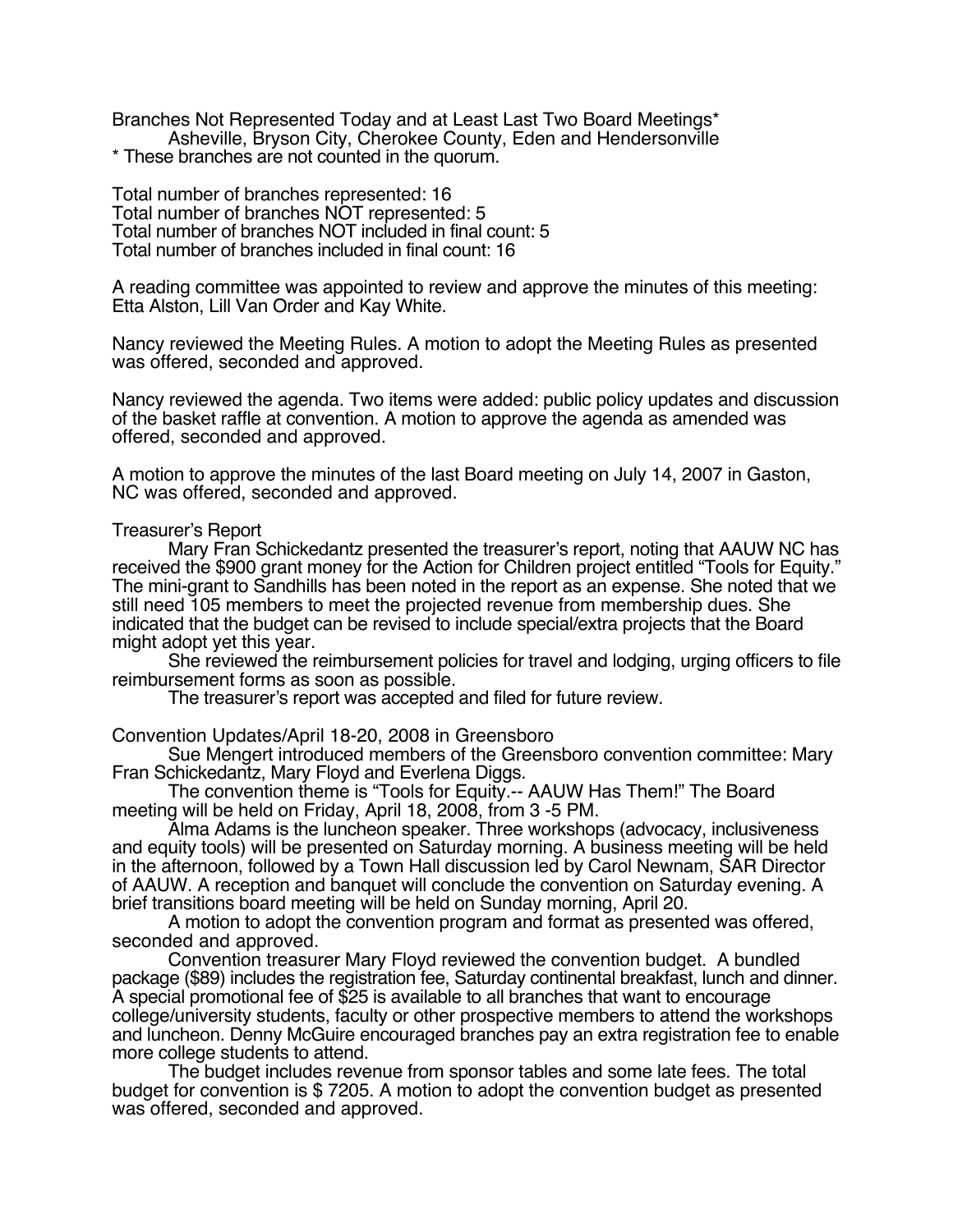Nancy Shoemaker noted that AAUW NC will be paying for the simultaneous interpretive services provided at the plenary session.

Sue Mengert encouraged everyone to register early for convention. The next edition of the Tar Heel News will carry complete convention information, including the program lineup.

## Basket Raffle at Convention

Lill Van Order discussed the basket raffle at convention which has been a traditional fundraiser for AAUW NC. She noted that the funds from this raffle support various AAUW programs -- not just the Educational Foundation. Each branch designates a fund/program which benefits from the proceeds from its basket sale.

The issue presented was whether the basket raffle should be structured around a silent auction or the sale of single raffle tickets to individuals. The advantages and disadvantages of each approach were outlined. The Board decided to let the Convention Committee, Fund Raising Committee and Executive Committee make the final decision.

## Public Policy Update

Mary Peterson distributed a copy of the 2007 General Assembly Report on AAUW NC Action Priorities which outlined a few "victories" and a few "losses." She urged everyone to contact their US representatives to let them know of AAUW NC support for SCHIP legislation.

## Print and Web Information from AAUW

Nancy reviewed various print documents/resources which are available on the AAUW web site. Nancy had downloaded some of these print materials which were purchased or given to some members attending the meeting.

The meeting was adjourned at 10:05 AM.

Respectfully Submitted, Karla Atkinson, Secretary

Board Meeting Attendees/Branch

| Mary Floyd             | Greensboro                      |
|------------------------|---------------------------------|
| <b>Alyce Lanier</b>    | Salisbury                       |
| Carol Cody             | Salisbury                       |
| <b>B'Ann Vance</b>     | <b>Gaston Regional</b>          |
| Sandra McLauren        | Wilmington                      |
| Lois McCarthy          | Sandhills-Southern Pines        |
| Sue Williamson         | <b>Sandhills-Southern Pines</b> |
| E. "Barie" Anderson    | <b>Tryon Area</b>               |
| Kay White              | <b>Chapel Hill</b>              |
| <b>Karen Perry</b>     | <b>High Country</b>             |
| <b>Mary Stephens</b>   | <b>High Point</b>               |
| Daria Casey            |                                 |
| Denny McGuire          | Raleigh/Wake County             |
| <b>Elaine Marshall</b> | Greensboro                      |
| Everlena Diggs         | Greensboro                      |
| Janie Dominque         | Greensboro                      |
| <b>Joann Hall</b>      | Jacksonville Regional           |
| <b>Nancy Shoemaker</b> | Raleigh/Wake County             |
| Karla Atkinson         | Brevard                         |
| Mary F. Schickedantz   | Greensboro                      |
|                        |                                 |